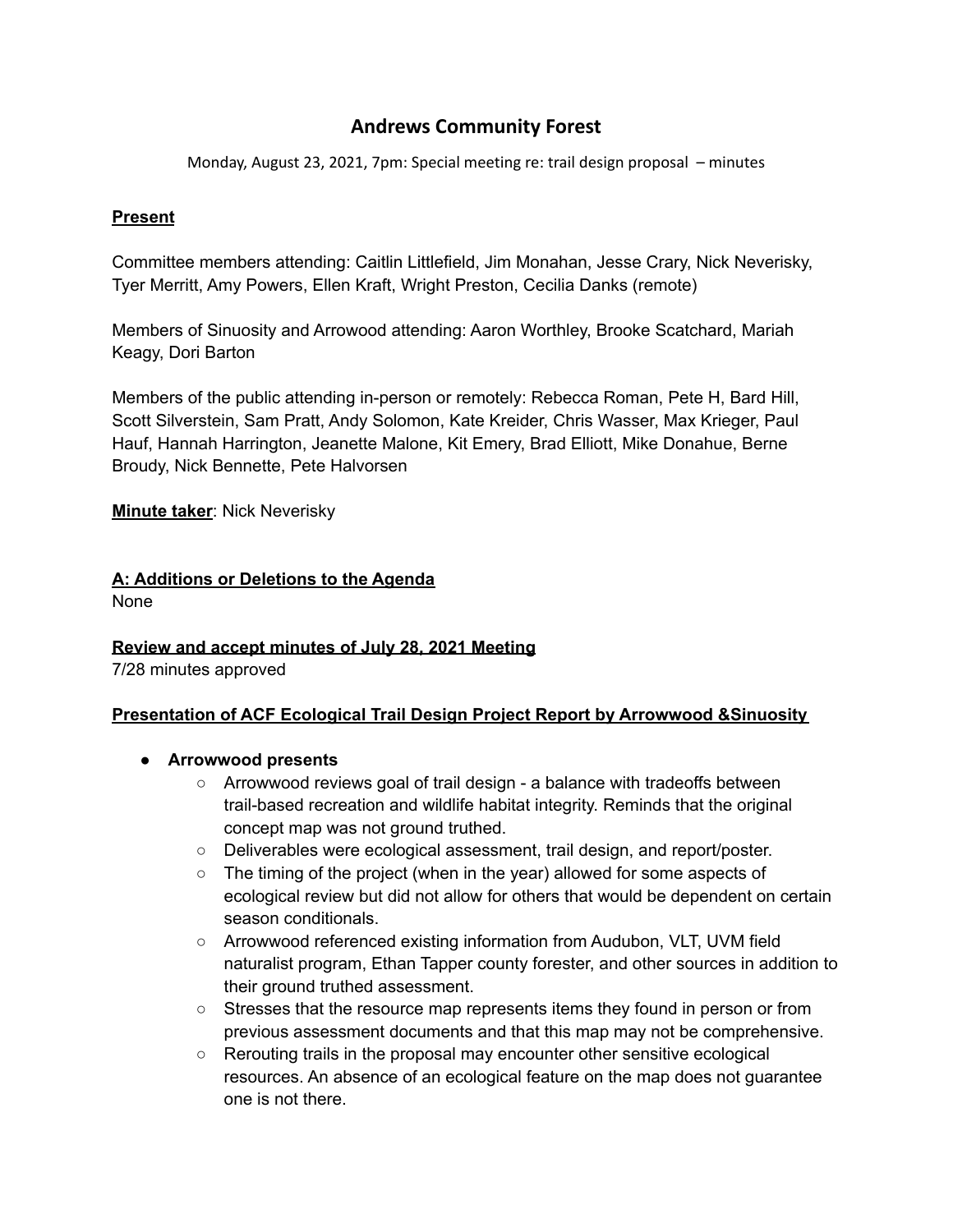- In defining sensitive areas:
	- small intermittent streams received a 20 foot buffer from center line.
	- Larger streams received a 100 foot buffer from center.
	- Vernal pools got 100 foot buffers
- Arrowwood stresses that there is no way to avoid all of the areas encompassed by these sensitivity areas and develop trails on the property. This caused them and Sinuosity to develop guiding principles for managing trail design tradeoffs.:
	- Use existing trails as practical
	- Minime stream crossings
	- Minimize trails in sensitive areas
	- Avoid trails running parallel to streams
	- Plan trails that view sensitive ecological features from a distance.
- THe farm road at the time of their evaluations was discharging sediment and eroding. Arrowwood advises that if it is to be used for recreation it would need improvement to be ecologically sound. This is why they did not include it as a route in the proposed trail map.
- $\circ$  The middle trail in the northern section follows an existing woods road. It is through a sensitive area but Arrowwood reports that this trail was already being used during their study.
- They decided to have no trails through the NW quadrant to avoid the vernal pools and to reduce habitat fragmentation. Avoiding the vernal pool in the NW area is a priority for Arrowwood.

#### **● Sinuosity presents**

- When field truthing the trail route on the concept map they found sections of the trail that went up a cliff and one that went through a stream indicating that the concept map route was not viable entirely as indicated.
- ACF has many cliff areas and steep-sided drainages. This constrains trail route options. Sinuosity indicates this is particularly true in the NE corner.
- Having no trails in the NW area because of ecological sensitivity requires having a more dense allocation of trails in the NE area to achieve the same amount of trail opportunity for users.
- Of the three NE trails...
	- The eastern one is steep and has switchbacks. Suitable for bike climbing. Switchbacks may not be desirable for walking. Sinusitis says bikes descending this trail could cause erosion in the corners because they are tight and steep turns (wheels may skid).
	- The middle one is mostly on existing logging road. The trail deviates from that road in part to switchback to reduce grade. This route is relatively direct and may be desirable for walking. The switchbacks are tight and therefore may create erosion if bikes descend on it.
	- The western one is a more meandering trail. It is less steep than the others. It may be the best of the three for bikes descending.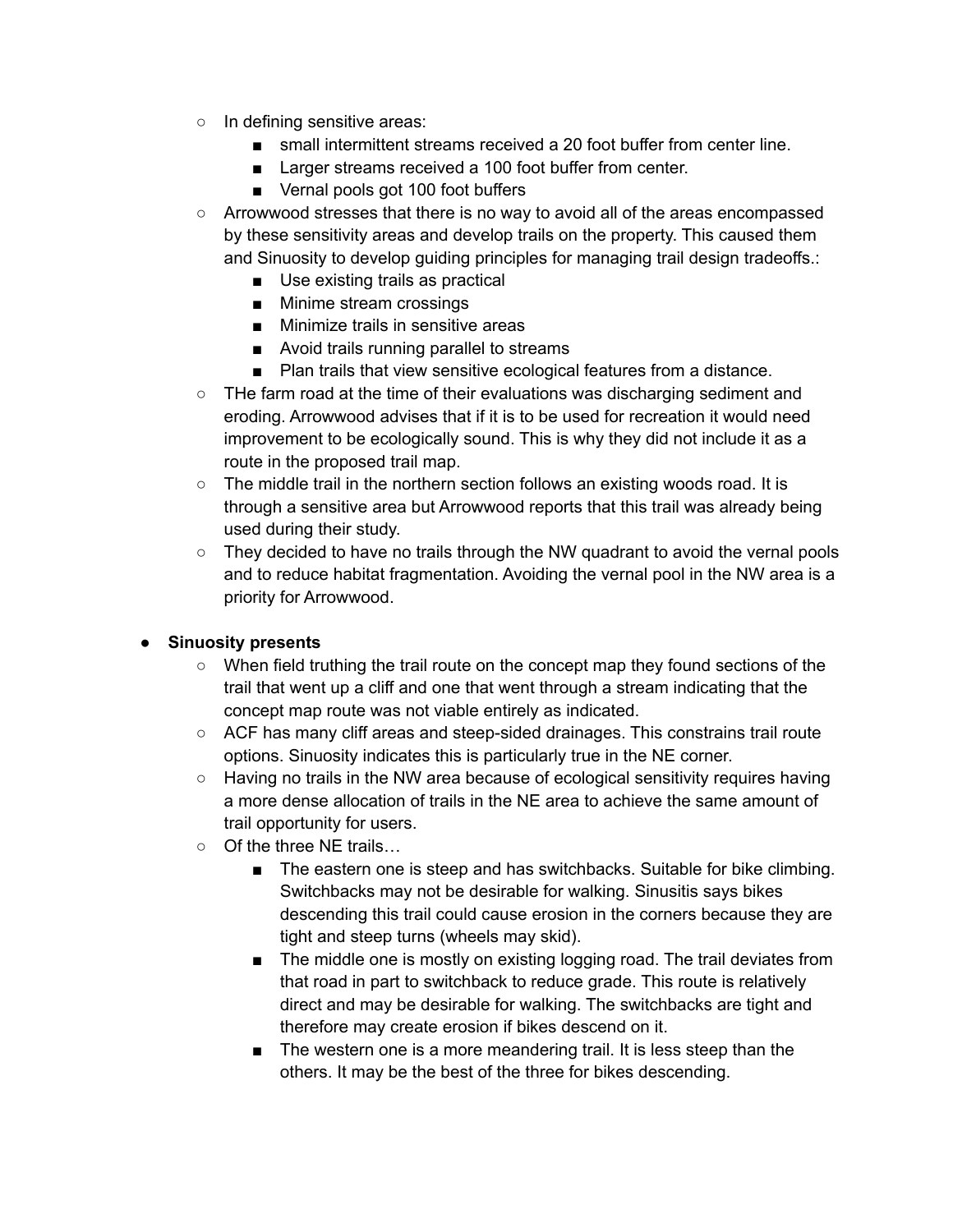- Trails as proposed cross some logged areas. These areas in particular may need ground rebuilding to allow for a solid trail.
- Trails are generally moderately technical (e.g., rocky, rooty, or otherwise requiring technique to traverse). Sinuosity reports they are intended to be similar in technical character to other trails in Richmond.
- Middle area trails allow for shorter loops. This area is also "kind of rugged." Middle area loops include some viewpoints.
- $\circ$  Lower area has a high water table and wetlands. It is also steep with rock outcroppings. These factors limited trail opportunities although Sinuosity tried to find opportunities for more trails there and for less technical trails there.
- $\circ$  At the time of their work on the ground the western VAST trail was very wet they found tadpoles in the VAST trail in the middle area. This is why they did not route a trail along that route. To use it as a trail, Sinuosity recommends the town first address the wetness or build a boardwalk.
- $\circ$  Trails proposed would be suitable for biking and hiking (as discussed above), snowshoeing, fat biking if they were groomed. Trails would not likely be suitable for backcountry skiing.

**Questions from ACF Committee** *(Questions and responses noted below not necessarily verbatim unless in quotations)*

- The trail design team should start with the concept map as guidance. Can you comment on how trail design departed from the concept map?
	- The concept map did not appear to be field truthed. Trails on the map were not in viable nor sustainable locations. The concept did not have as many ecological resources identified as the new ground truthed map - the trails on the concept map therefore would go through some ground truthed ecological resources.
- Management plan specifies trail density targets above and below the powerlines. Could you comment on if these targets were feasible with what was on the ground, and the relationship of trail density targets with the proposed condensed trails in the NE area.
	- Some density targets like the south-of-powerline target were not suitable based on ground truthed evaluation (the SW area is not suitable for significant trail development yet it is specified in the management plan as a location where there should be high trail density). They followed the concept of having higher trail densities close to the parking area and lower trail densities farther to the degree allowed by the landscape, the ecology, and the objectives (connect to Sip of Sunshine). SInuosity emphasizes that ACF could be "a very very popular place" and recommends keeping that in mind when developing trails. Arrowwood says "the ecological sensitivity drove that density" in the NE area. They did this to avoid impacts in NW area via trail use.
- One concern expressed relates to total trail density north of the power line. Is there a trail north of the power lines that could be removed feasibly?
	- Sinuosity says "you'd have to decide what user group you prefer. There would be user created erosion… so you'd have to choose who you'd like to be most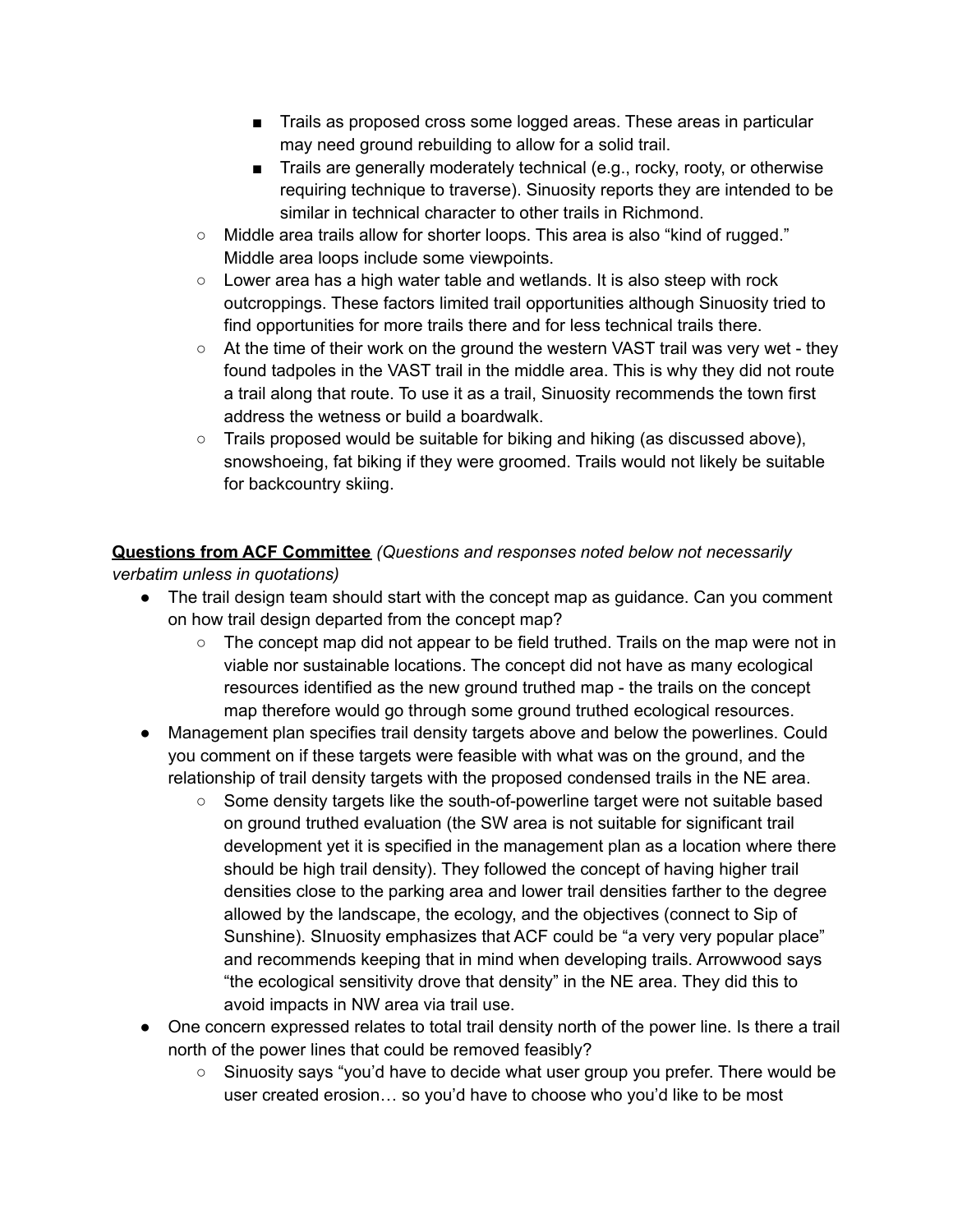comfortable" on the trails north of the powerlines. Retaining all three trails would reduce trail user conflicts. Sinuosity:: "if you would like hikers and bikers to access sip of sunshine [the proposal] is your option." Sinuosity:"They are all designed to be do-able by bikers and walkers."

- Please comment on buffer distances between proposed trails and ecological resources, especially related to the 400 foot concept referenced by a community member.
	- Arrowwood: They used a general concept (described earlier) for buffers, then increased those in specific instances when warranted. Buffers were designed to protect the resource and use best practice standards. Wildlife corridors specifically is "more nuanced" regarding how far to buffer it. This is a complex feature that it is difficult to put a one size fits all buffer on, they instead looked at the most sensitive areas and what they found to define a trail route. Arrowwood: "It;s easy to say there are specific rules, but there aren't specific rules." "If the goal is to have human recreation on this property there will be impact. THen the question becomes where the impact can be focused." Underscored that the vernal pool in the NW area is important and sensitive and that trails should be routed away from it. Arrowood comments on the sensitive area on the east side of the ravine that touches the ravine (proposed trails go through this): This is a dry oak white pine community. It is "not super rare… it merits extra care but it's not like a bobcat den where there's an extraordinary amount of sensitivity."
- There's a leg of the VAST trail that goes NW of the powerline. Why was this not included as a trail in the proposal?
	- It is "very very wet." It is not suitable for use outside of the winter without significant work. Wright reports: this route is used to connect to Valley View and that is it heavily used, therefore we should manage it and include it in our trail mileage. Arrowwood: we don't have a detailed assessment of that area because they eliminated it as a possibility early on. Arrowood reports the VAST trail in that area was heavily travelled by foxes and coyotes when they were evaluating that route. Discussion and disagreement among committee members re: how much the NW VAST trail is used by Valley View or other residents. Arrowood: Our understanding was that the routes on the land already would remain, we did not evaluate old roads to decide if they should be closed.
- Tyler comments: "It's unique that we forced you guys to work together… I'm impressed with the ecological and the trail layout."
	- $\circ$  Arrowwood: "It was challenging... that results in a balance." "It was laid out to be an equal partnership, no one had veto power."

## **Questions from Selectboard and Easement Holder Representatives** *(Questions and*

*responses noted below not necessarily verbatim unless in quotations)*

● Bard Hill: In an ideal world would you want more information over more seasons or to have wildlife corridor mapping? And what are your thoughts about the more common significant rainfall events in the future? Arrowwood: They identified the main wildlife corridor. What they don't have are population studies which would be multi year studies.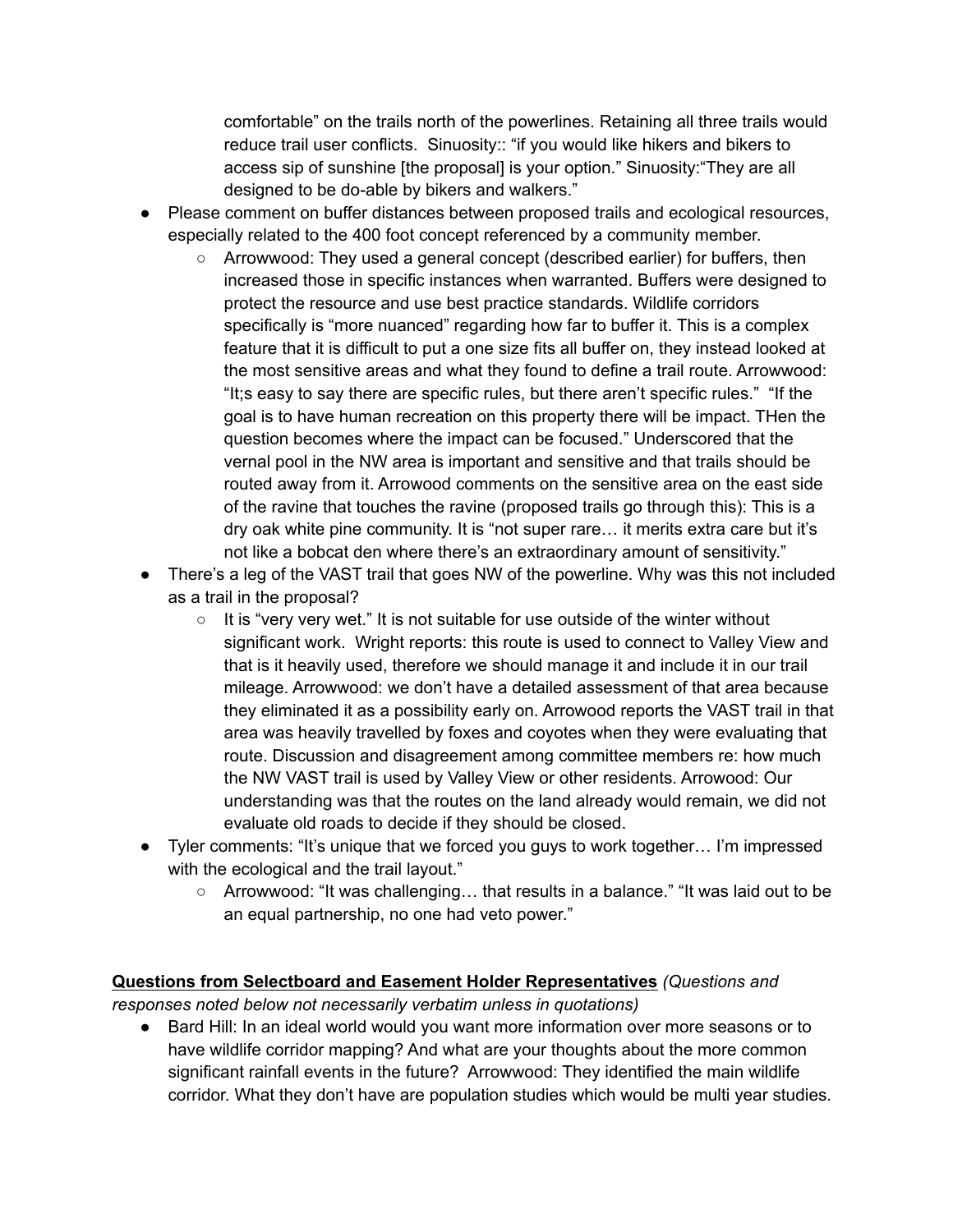THey are not recommending that the town get these studies done, they are not saying these are necessary for this project. Sinuosity: "The sustainability guidelines we follow should accommodate for [increasingly heavy rainfall events." This would include making sure bridges are built according to best practices. Arrowwood: "We've worked trail projects as ecologists where we need to be the hammer… and that wasn' the case here, these guys have a good handle on that." Bard Hill: Re: the feasibility of closing trails or existing roads, this is challenging, is it something we could realistically do / how would one close something? Sinuosity: In places with active logging "you can't because they need to be opened again." Arrowood: "We would recommend a more comprehensive ecological assessment - getting a better handle on where all your wetlands are. All the really high value ones have been identified, but there's lots more out there… We didn't have the right seasons or time and budget." "We're not saying you need to do this comprehensive inventory to review and approve the trails that have been proposed… we've done the assessment and approve these trails."

• Rebecca Roman, VLT: No questions. Comment "It's really awesome that your community is able to hire such awesome communicative consultants."

**Questions from Public** *(Questions and responses noted below not necessarily verbatim unless in quotations)*

- Pete Halvorsen: "I'm really happy with the report the organization has provided. I support the trail networks in the proposal… there are a couple areas that might warrant a little scrutiny but it's really well done." Pete's question: How does the public like me contribute to the final design and its acceptances?
	- Jesse: The ACF committee reviews the proposed based on the management plan and then goes through a selectboard process. There are multiple opportunities for the public to engage in this process. Members of the public could voice their concern to the ACF committee and/or the selectboard.
- Berne Brody: "I want to congratulate the committee for sticking with this process and coming up with an amazing plan… I would love to see a connection to VYCC" and that there's a structure put into place for more trails in the future.
- Paul Hoff: "We might have the most studied... trail system proposal in the state. I've never heard of anything like this happening before." Comments that this process is good and that it takes a lot of time. Proposed trail may be less intrusive than the historic logging. The greater risk "is from the logging." "Please move forward as quickly as possible."
- Brad Elliot: "I commend you for taking care of the vernal pool but I don't see that level of care for the wildlife corridor." Saw a bobcat crossing route 2 in line with the wildlife corridor. If we don't know how wildlife uses it it's too great a risk to have a trail hug it. I also don't understand why the middle trail runs through the largest deer yard on the property. The trail connecting to sip of sunshine also runs through a deer yard. The New Hampshire study from which the 400 foot recommendation comes uses as its metric the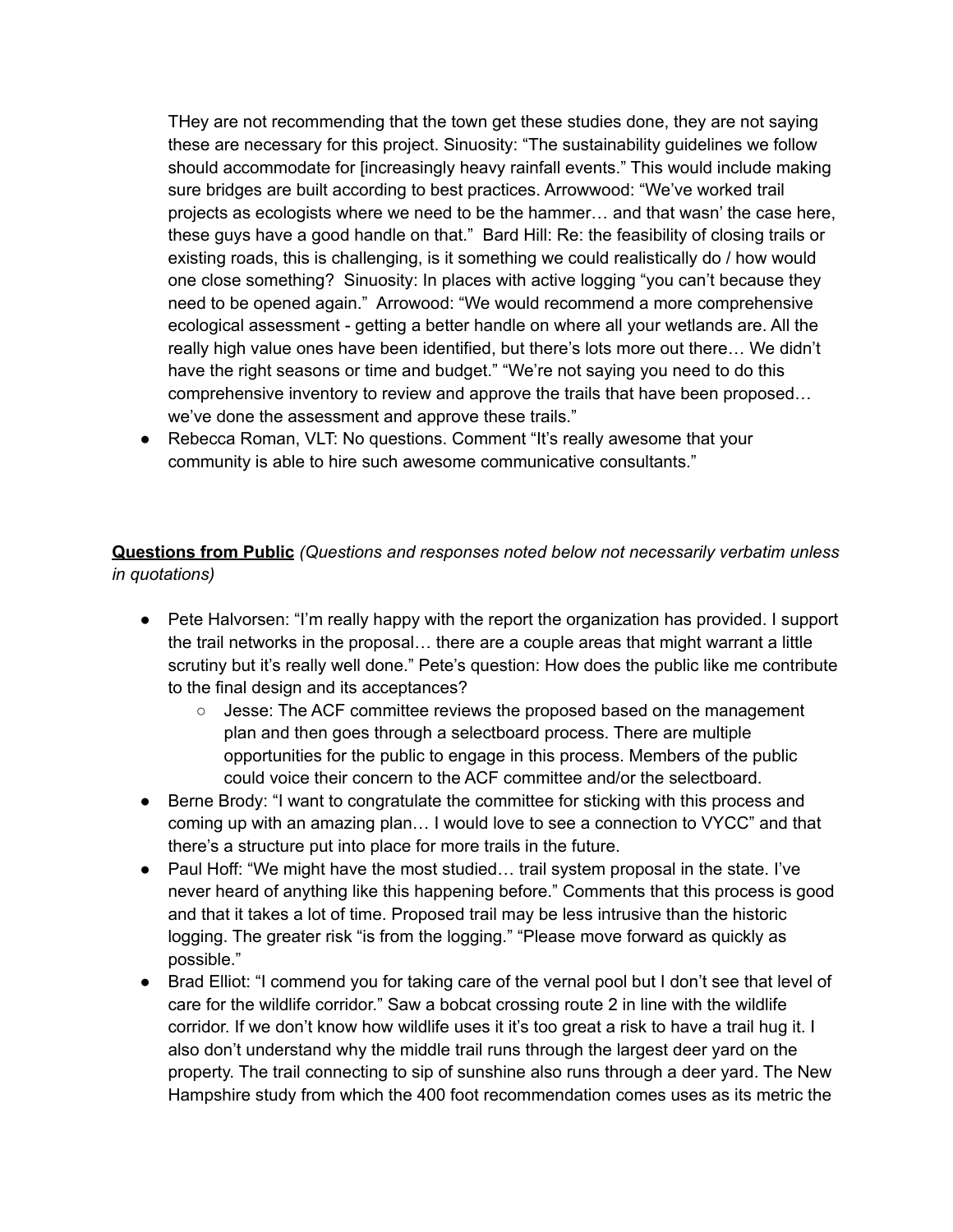distance at which wildlife would be impacted by human travel. I don't think we're protecting that wildlife corridor. Brad provided a map showing his estimate of 400 foot buffers intersecting sensitive areas.

- Kit Emory: "I echo Brad's sentiments" particularly related to the winter deer area. I was there last winter, it was the larger deer wintering area I've seen. "I'm here to support the wildlife perspective and I hope the trail plan doesn't impact the wildlife up there."
- Arrowwood responds: Planning can be fully ecologically focused or fully tail focused, this is a compromise. Re: the deer wintering areas, we do significant work with that topic. What we noticed about this property is that "there are scattered patches of very nice hemlock forest. None of them individually are large enough to be considered necessary habitat to support wintering deer, but taken as a whole the deer move in and amongst these through the winter. You can't say any one of these patches are critical to deer survival in the winter" although as a whole they do support deer to survive the winter. The trail that goes though the deer wintering is far from the parking lot and steep, Arrowwood anticipates that user rate would drop off significantly during the winter. That area was not so critical to deer survival that occasional human entry into it would jeopardize deer survival.
- Mike Donahue: Thanks the committee and the consultants. It's great that this property is conserved by the town. "I think this is a great plan…. The trail design looks awesome, it addresses a lot of different uses." Encourages the committee to move forward trail implementation.
- Scott Silverstein: WIll there be a chance for public comment regarding the forest generally?
	- $\circ$  The committee intends to move forward with a design plan this evening, now is the time for comments related to this proposal. Please comment outside of the trail topic at the end of the meeting.
- Max Krieger: "Just want to reiterate other folks comments" and emphasize "that this is somewhat of a vanguard project," is not familiar with other projects built with a partnership of ecologists and trail designers.
- Cecilia: The committee should revisit exactly what needs to happen regarding the selectboard. Clarifies that logging will not happen again for another 10 to 15 years.
- Chris Wasser: "The plan strikes a great balance."
- Nick Neverisky: There are mixed opinions in the community about whether or not to include trails. As per the original public engagement, some community members want trails, others want no trails.
- Tyler Merritt: Many other trails in Richmond are on private land and therefore not secure. ACF trails would be public. We don't want ACF to be "under utilized."
- Caitlin Littlefield: Agree with the private land concerns. Disagree with Tyler's use of "under utilized" because adding trails is a trade off of utilization types.
- Berne Brody: Encourages the committee to move forward with trail development, says trails will not have significant impact on wildlife. Frustrated that logging moved forward quickly and trail planning is moving forward slowly.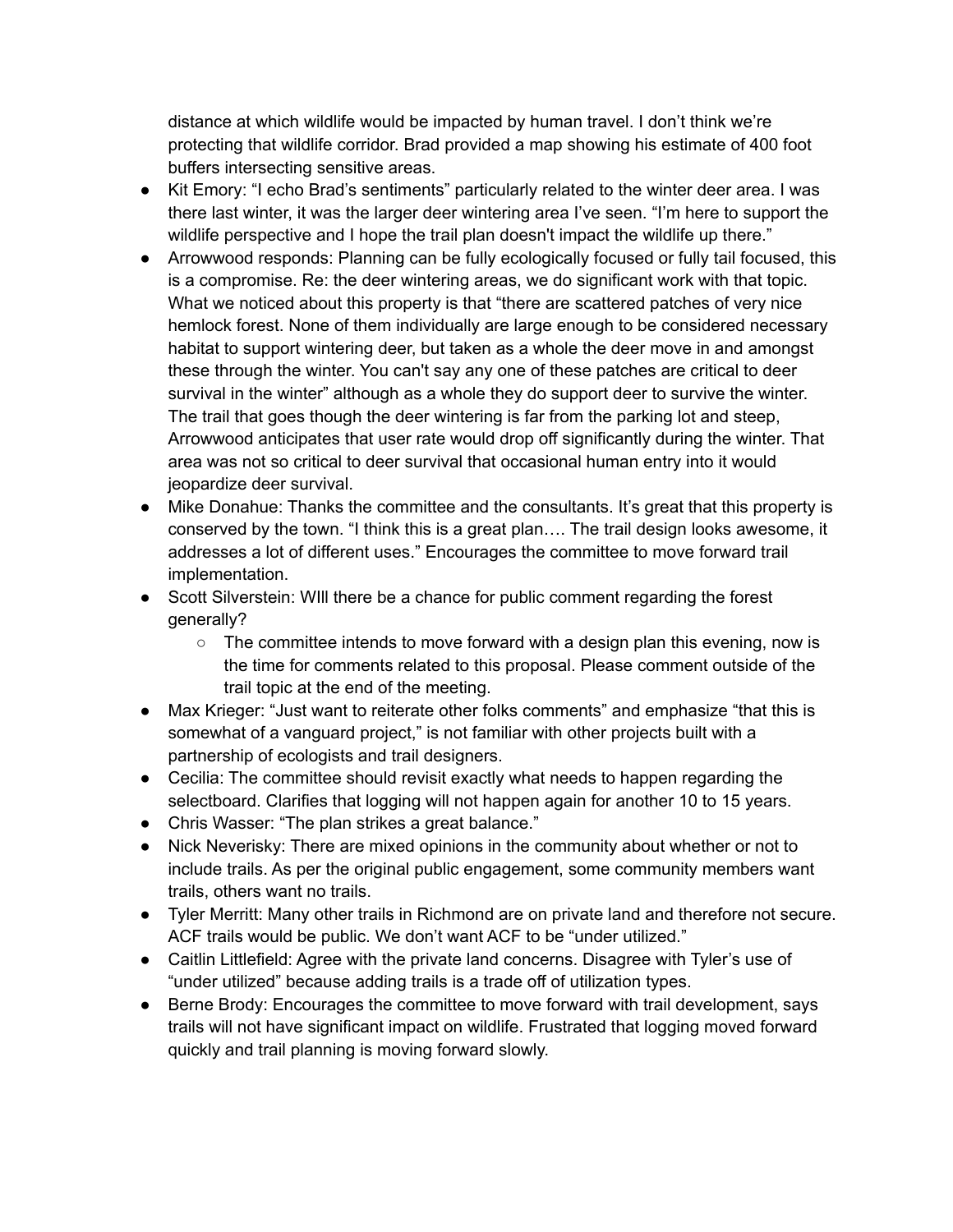- Brad Elliot: Sip of Sunshine is on private land, questions the utility of connecting to it because private land does not have secure access. The logging was done to provide ecological benefit.
- Ellen Kraft: If trails were built in phases, what would you recommend? Sinuosity: You might start close to the trailhead, but you might also consider budget and which trails cost what amount. IN this case, the trails closest to the trailhead may be the most difficult to build so I would think about starting with the middle section.
- Tyler: Should we clip the trail corridor to mark it in case it is difficult to find flags in the future? Sinuosity: We flagged before leaf out. "I don't suggest doing much cutting other [than branches] before you have an idea of how you construct or who will be doing that" because it affects trail building. "Cut branches as need be but I'd be hesitant to cut saplings." Adding more flagging could be an option. FLags are on the side of the tree that they recommend the trail is on.

**Discuss and Consider ACF Trail Design for Recommendation to Selectboard** *(Questions and responses noted below not necessarily verbatim unless in quotations)*

- Caitlin: "I would advocate a compromise of eliminating the western most trail in the NE quadrant." Managing human interactions is a reasonable tradeoff for allowing the central wildlife corridor to be unimpeded.
- Wright: "I am also looking for a compromise. We really need to ascknlowdned, and I think it's disingenuous if we don't, that the western VAST trail is a utilized trail. It is one of our most heavily used trails." When that is included with the full proposal trail mileage above the power lines is above the target in the management plan. If we acknowledge that NW VAST is actually a trail I would support Cialtin's proposal. The plan says 4.05 miles and this would put us only slightly above that target. "I am concerned about the three trails in that northern belt and the westernmost trail's proximity to the ravine."
- Jesse: "I'm open for compromise… We should give a lot of deference to the professionals we hired." They did a lengthy iterative process. "I am concerned about the committee coming in and placing its own view on that… we need to think carefully if we divert from that." Re: the west VAST trail, the management plan says that the measured trail mileage is to be a multi-use trail, and the pitch of the VAST trail is suitable for motorized traffic, not the traffic ACF is now being managed for. So if we include the VAST trail in counting that mileage we need the committee to commit to making it be truly multi-use.
- Amy: How does the VYCC connectivity factor into trail miles? Committee members respond that it is included in the proposal's estimates of VAST miles.
- Caitlin makes a motion: Accept the proposal as is with the modifications: count all of VAST as a trail, eliminate the westernmost of the three trails in the NE area.
	- Motion is discussed by committee and public.
	- Votes in favor: 4
	- Votes against: 4
	- Abstentions: 1
	- Jesses makes a motion to approve the trail design in the proposal, Tyler seconds
		- Votes in favor: 6